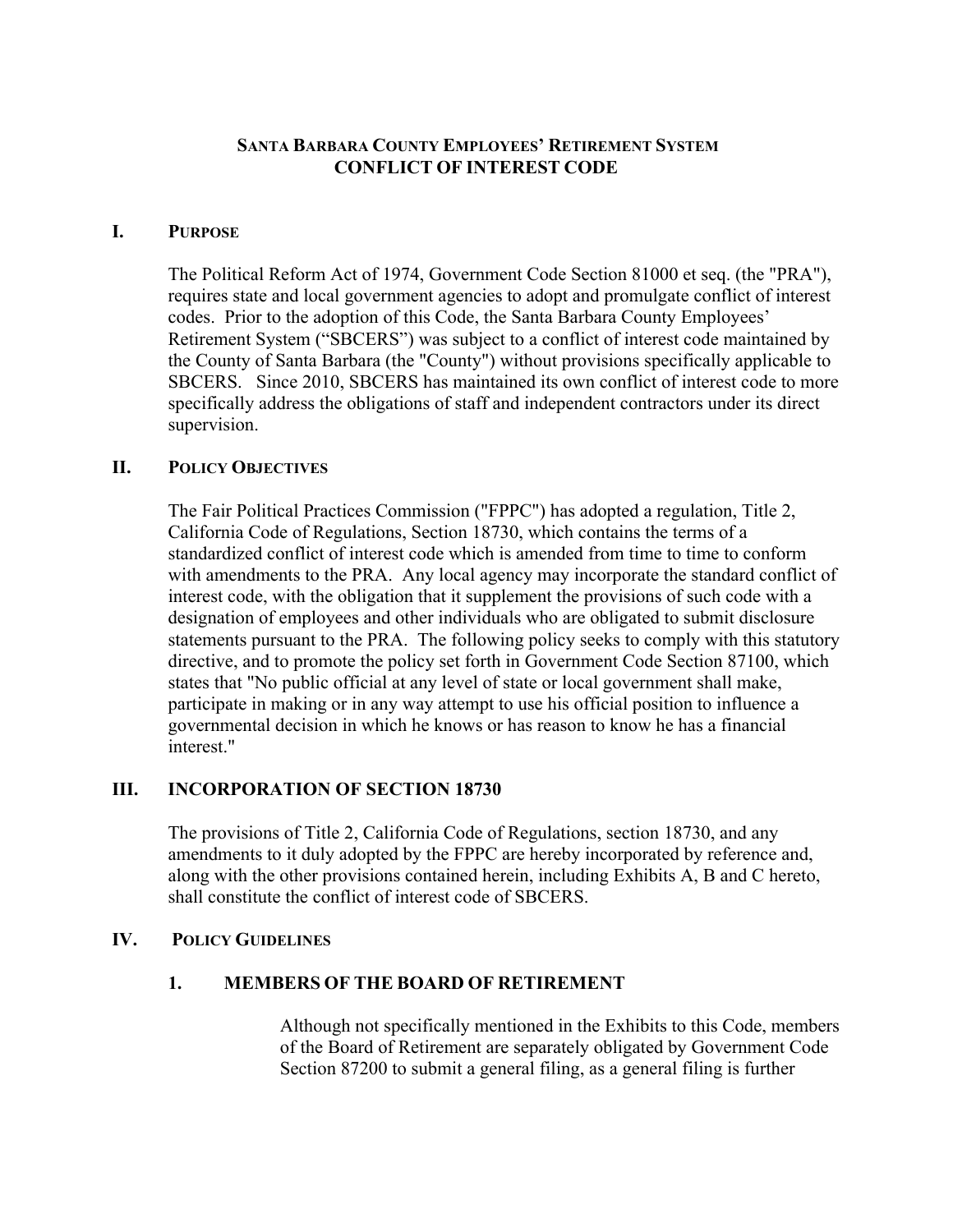described in Exhibit A hereto, in that they are public officials with responsibility for investment of public funds.

### 2. **CATEGORIES OF DISCLOSURE AND INDIVIDUALS SUBJECT TO DISCLOSURE**

The categories of disclosure required by the Code are described in Exhibit A. The individuals subject to requirements of disclosure, and the category of disclosure required for such individuals, are described in Exhibit B. Disclosure statements are public records pursuant to Government Code Section 81008(a).

### **3. TIMING OF DISCLOSURES.**

Individuals appointed, promoted or transferred to designated positions shall file initial statements within 30 days thereafter. All affected individuals shall thereafter file annual statements prior to April 1 concerning the prior calendar year. All affected individuals shall file a termination statement within 30 days of leaving a position for which a statement is required, unless assuming a similar position with SBCERS with the same or more inclusive filing requirements.

# **4. LOCATION OF DISCLOSURES.**

Every designated employee shall either file his or her statement electronically or shall file the original of his or her statement of financial interests with the Clerk of the Board of Retirement in the Retirement Office or with the Clerk Recorder Assessor of Santa Barbara County. In the event that an original statement is filed, the Clerk of the Board of Retirement shall make and retain a copy and forward the original to the Clerk-Recorder-Assessor of the County of Santa Barbara.

# **V. POLICY REVIEW**

 The Retirement Board shall review this Code prior to July 1 of each even numbered calendar year to ensure that its provisions remain relevant and appropriate.

# **VI. AMENDMENT HISTORY**

This Policy was adopted by the Retirement Board on February 24, 2010, to be effective March 1, 2010, subject to the approval of the Board of Supervisors; reviewed and revised May 23, 2012, May 28, 2014, January 27, 2016, April 25, 2018, May 28, 2020, and March 30, 2022.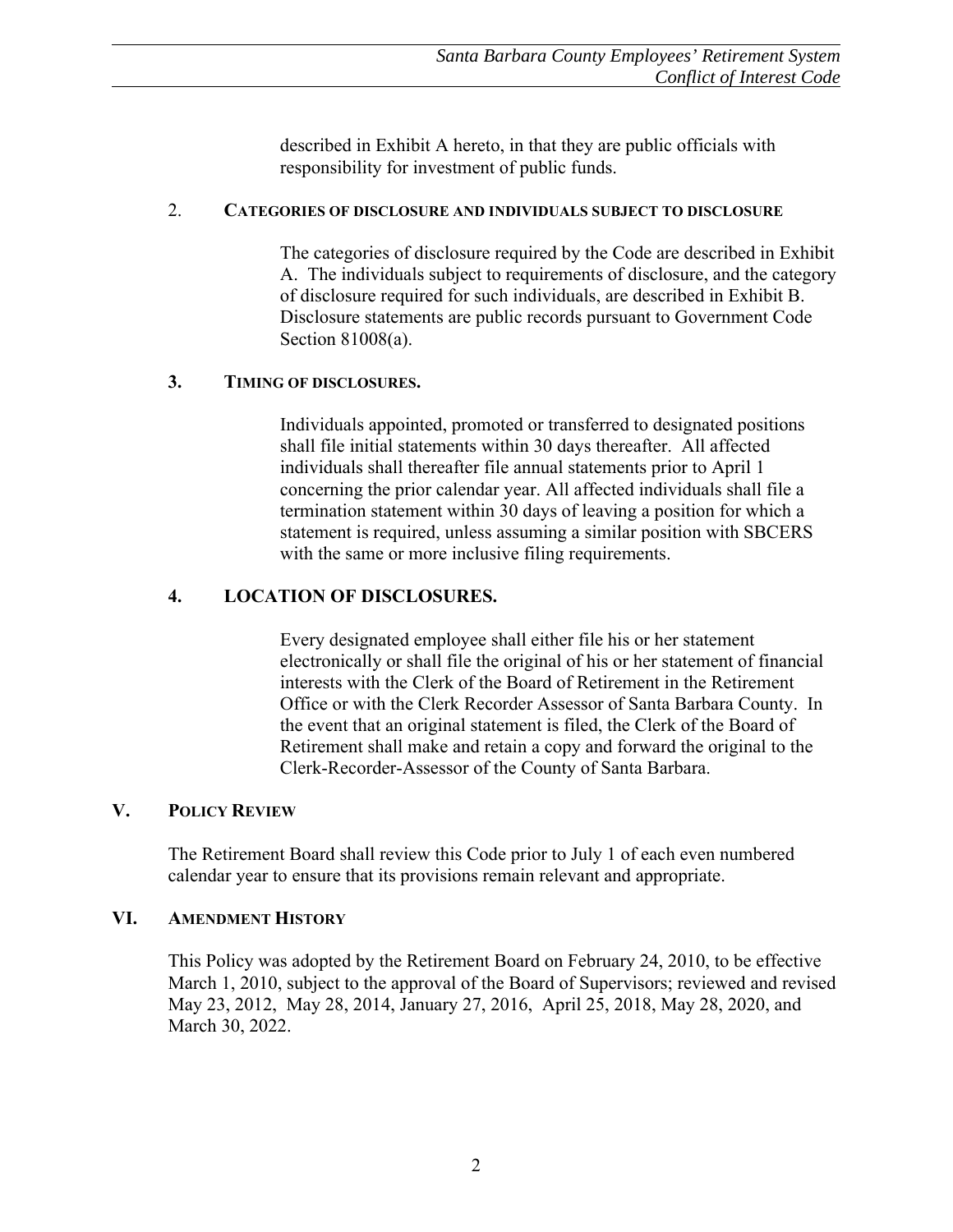# Exhibit A

# Disclosure Categories

General:

General filers shall complete all schedules for form 700 to the same extent as officials governed by the provisions of Government Code Section 87200.

Category 1:

Individuals designated in Category 1 on Exhibit B shall complete all schedules of Form 700 unless there are no reportable interests for a schedule. A "reportable interest" shall be any business entity or source of income, of a type in which the Board is authorized to invest or to contract with for investment services.

Category 2:

Individuals designated in Category 2 on Exhibit B shall complete all schedules of Form 700. except those relating to interests in real property (Form 700, Schedules B and C), unless there are no reportable interests for a schedule. A "reportable interest" shall be any business entity or source of income which (a) within the filing period has contracted with the Board to provide products or services SBCERS or (b) may do so within the foreseeable future.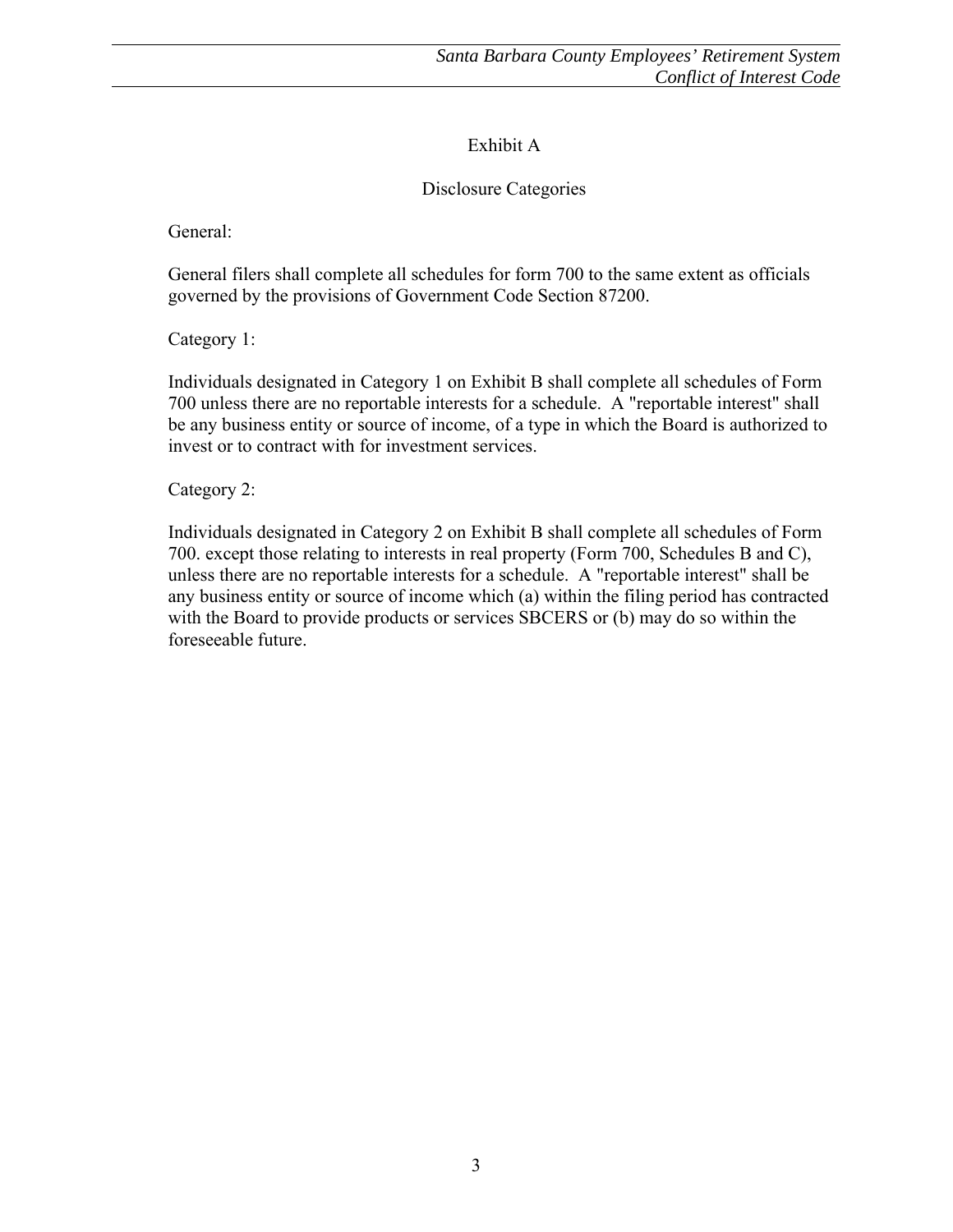# Exhibit "B" Designated Position Categories

Disclosure Category – General: Chief Executive Officer Assistant Chief Executive Officer(s)

Disclosure Category – 1: Financial Operations Officer Investment Staff Fiduciary Counsel Investment Counsel Outside General Counsel Deputy General Counsel Clerk of the Board Investment Consultants\* Actuarial Consultants

Disclosure Category  $-2$ : Senior Accounting Staff Senior Information Technology Member Services Director Outside General Counsel Deputy General Counsel

\* Defined as consultants who materially assist SBCERS in decisions made by SBCERS regarding directing and approving investment transactions, formulating or approving investment policies, formulating or approving asset allocation guidelines, and/or selecting and retaining investment managers.